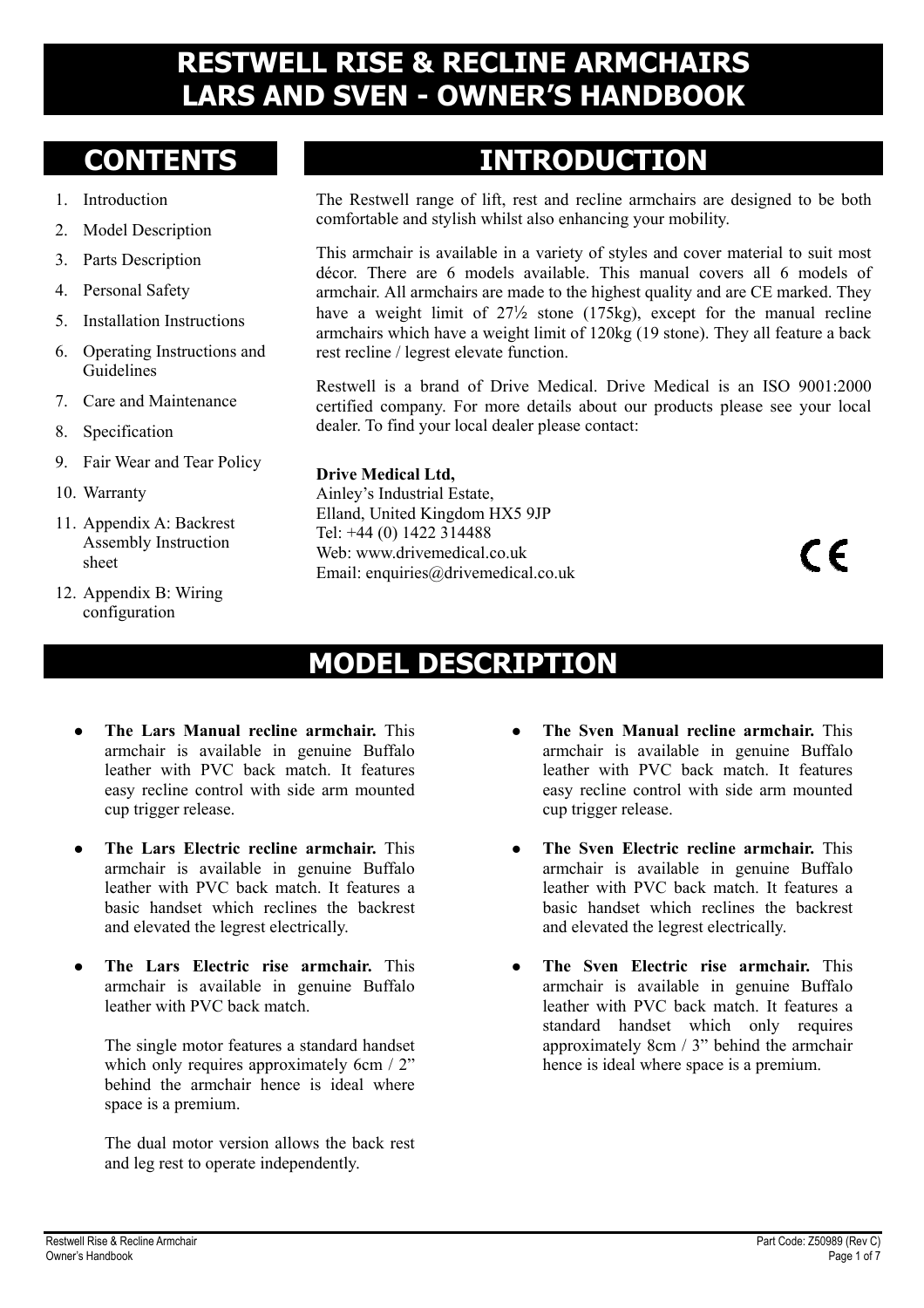#### **PARTS DESCRIPTION**



#### **PERSONAL SAFETY**

Please follow the safety guidelines below to ensure that you get the best from your armchair for many years to come. Failure to follow these guidelines could result in injury or damage:

- **Just one at a time.** *Ensure that only one person uses the armchair at a time.*
- z **Footrests are for feet.** *Ensure that nobody sits or puts their entire body weight on the elevated footrest as this could result in injury and/or damage*
- Watch for walls. *Ensure that the armchair is out of range from walls and furniture when operating to avoid damage to upholstery and décor.*
- z **Stop Child.** *Ensure that all children and pets are supervised when around the armchair. Do not allow children to use the handset, and that all visitors are aware of the potential trapping danger from mechanisms.*
- **Take your key.** The handset comes with a key jack. It is recommended that you remove the key when you are not *using the armchair to prevent any body else using the armchair and becoming trapped.*
- z **Be careful of the scissor mechanism.** *The elevating leg rest uses a scissor mechanism. Please ensure that no body parts or clothing, blankets, etc are caught in the scissor mechanism when operating.*
- Practice makes perfect. *In certain circumstances or with some medical conditions the user needs to practice using the rise recline armchair in the presence of a trained attendant. A trained attendant may be a care professional or a family member who has been trained in assisting a rise recline armchair user with daily activities.*
- z **Weight Limit.** *Observe and do not exceed the weight limits on the armchair*
- **Battery backup.** *Ensure that the battery back up is replaced very year or when the battery back up is used in the event of a power cut. See the section on Installation Instructions about inserting backup batteries.*
- z **Electrical systems.** *Periodically visually inspect the handset and power cord for signs of wear, chafing or cracks. Also, ensure that no liquid or food is ingressed in to the electrical systems. Failure to do so may affect the performance of the armchair.*
- z **Call for assistance.** *It is recommended that some users have a telephone to hand when using the rise recline armchair. This is in case they experience difficulty and need to call for help. Please note do not use a mobile telephone whilst operating the armchair. It is recommended that you pull out the handset key before using a mobile telephone. Failure to do so could cause damage to the electrical systems.*
- z **Carelessness causes fire.** *Although the foam and fabric used on the armchair are fire retardant to legally specified levels, caution should be taken to avoid fire. Please ensure that all cigarettes and matches are properly extinguished. Also, be careful of other fire hazards such as electric and gas fires, etc nearby,*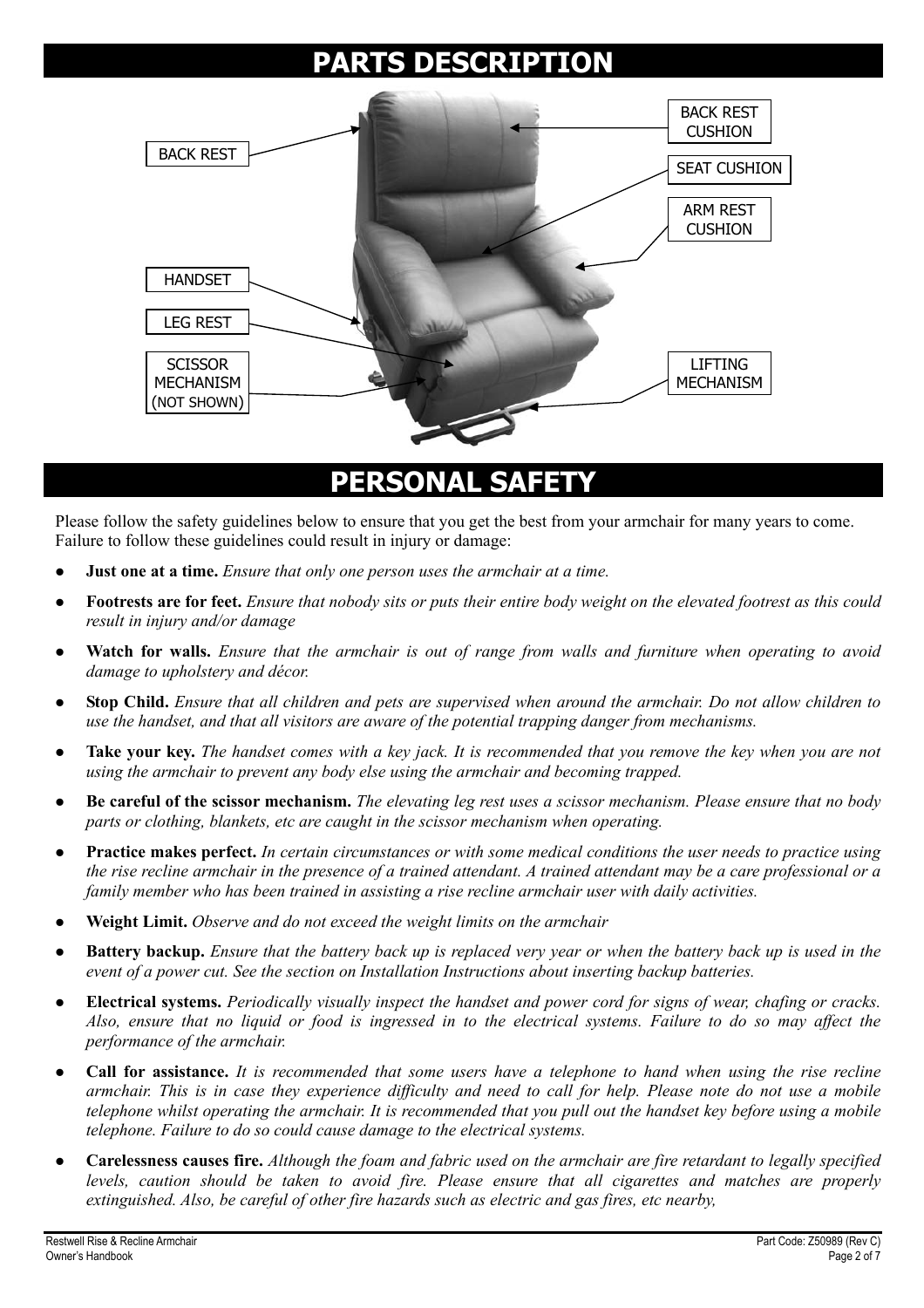# **INSTALLATION INSTRUCTIONS**

- To assemble your recline armchair, first install the back rest. Slide the back on ensuring the two back rest brackets go over the two back rest receiver brackets on the armchair. Push down hard on the back rest to lock in position. Ensure both sides of the back rest are locked in position before use. Your dealer may have done this prior to delivery. This procedure is described in more detail with photographs on a separate sheet supplied with the armchair. A copy of this sheet is also included in the back of this handbook.
- Then plug the armchair in to the mains and operate the armchair so it moves. To install the battery backup, first unplug the armchair. Then press the plastic tab on the battery compartment lid whilst removing. Install two 9V PP3 batteries in to the battery back up place on the main control box underneath the chair. Replace the battery compartment lid. (See appendix B for a photo showing the compartment's location).
- Your armchair comes supplied with all peripherals (i.e. handset and actuator) connected. If you need to plug or unplug any of the peripherals please contact your dealer for information on how to this.
- Please contact Drive Medical should you require the wiring configuration details for any of the armchairs

reclines simultaneously.

## **OPERATING INSTRUCTIONS AND GUIDELINES**

#### **General Operation (all electrical model)**

- To allow the armchair to operate, the key jack must first be inserted in to the safety lock. This is a safety precaution and the key jack should be removed when the armchair is not in use to prevent accidental movement of the armchair.
- The power LED will illuminate when the armchair is operating.
- Ensure that you have read the section on personal safety before operating the armchair.
- The rise armchair is controlled by the standard handset. The electric recline armchair is controlled by the basic

**Operation ( Standard Handset ) Operation ( Basic Handset )** FACE | SIDE | FACE | SIDE POWER LED POWER LED RECLINE BUTTON DOWN BUTTON RETURN BUTTON UP BUTTON KEY SLOT Į, 41 KFY SLOT KEY JACK KEY JACK • Press the 'Recline" button to  $\bullet$  Press the 'Up' button to raise the back rest to the upright position, lower the armchair, elevate the leg lower the leg rest and raise / tilt rest and recline the back rest. The the armchair to allow easy access. leg rest elevates and the back rest reclines simultaneously. Press the 'Down' button to lower the armchair, elevate the leg rest • Press the 'Return' button to raise and recline the back rest. The leg the back rest and lower the leg rest elevates and the back rest rest to the armchair normal chair

position.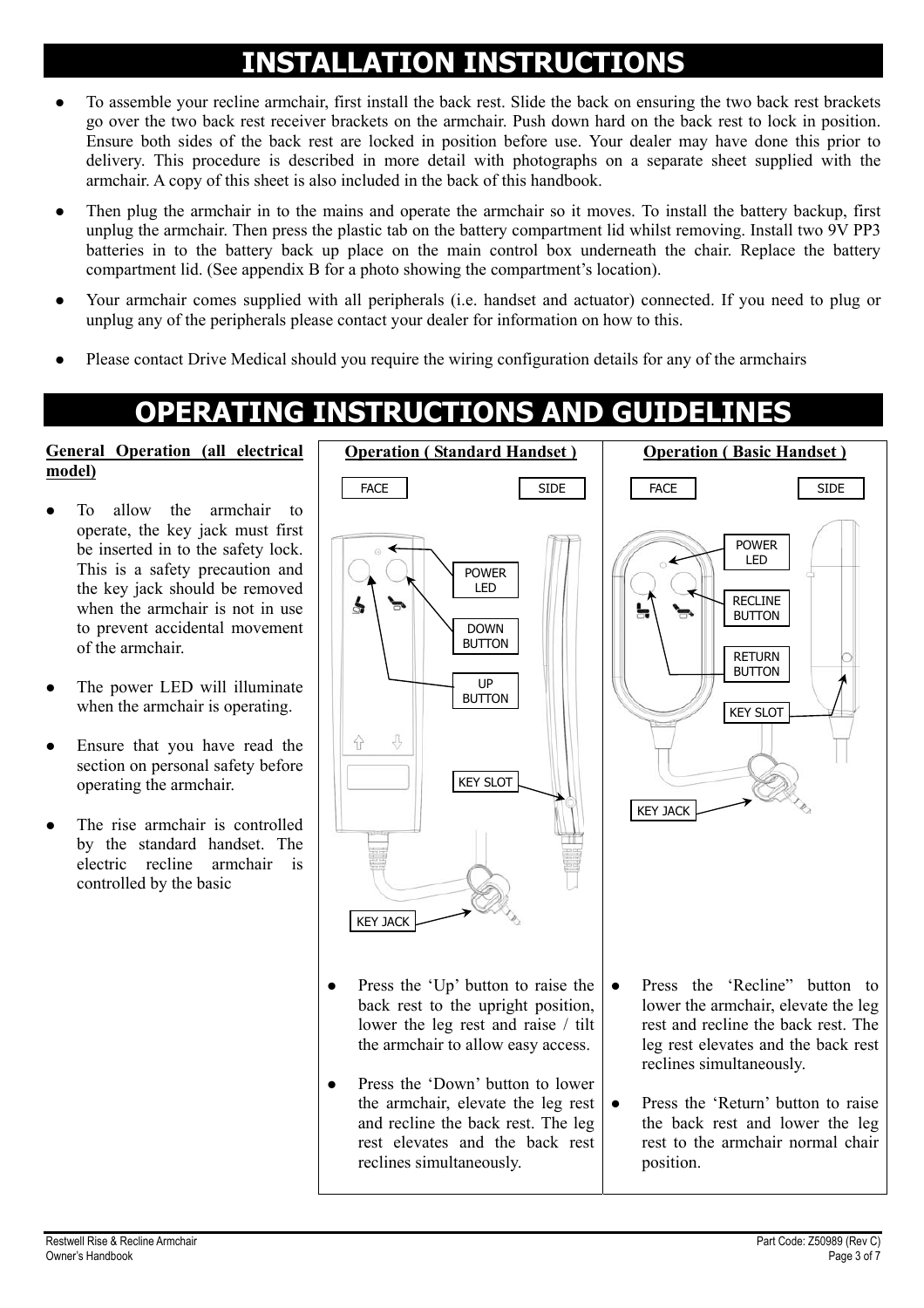#### **CARE AND MAINTENANCE**

- Leather care. Periodically inspect the leather for any signs of wear or damage such as pulls, tears, or gaps. Please *note that leather is a natural product and will not look the same in every location..*
- z **Electrical and control systems.** *Periodically inspect the cord and hand control for cracks, wear, holes and loose wires.*
- **Battery backup.** *The Restwell range of armchairs has a battery backup system which is designed for emergency use in the event of a power failure. The battery should be replaced annually or after a power failure. The backup system has very limited power so should only be used in the event of a power failure or emergency. The backup system requires two 9V PP3 batteries.*
- z **Servicing.** *Restwell rise recline armchairs are designed to be maintenance free and do not require regular servicing. However, if a problem does occur with your armchair or you require a spare part please contact your Drive Medical dealer..*
- z **Cleaning the Upholstery all leather.** *We recommend cleaning leather with a slightly moist cloth only, and not using cleaning agents. If you feel you must use a cleaning agent, please use only the agents which have been especially made for cleaning leather. Please also make sure the cloth or sponge you use to clean the leather (with warm water or special leather cleaning agents) is appropriate to use for wiping leather.*

#### **PERSONAL SAFETY**

|                    | Chair dimensions (in cm / in ) |                      |                       | Seat dimensions (in cm / in ) |                        |                        | Weight         |
|--------------------|--------------------------------|----------------------|-----------------------|-------------------------------|------------------------|------------------------|----------------|
| <b>Chair Model</b> | Depth                          | Width                | Height                | Depth                         | Width                  | Height                 | Limit          |
| Lars Manual        | $100/39\frac{1}{2}$ "          | $90/35\frac{1}{2}$   | 104/41"               | $53/20\frac{3}{4}$ "          | $44.5 / 17\frac{1}{2}$ | $47.5 / 18\frac{3}{4}$ | 120kg          |
| Lars Electric      | $100/39\frac{1}{2}$ "          | $90/35\frac{1}{2}$   | 104/41"               | $53/20\frac{3}{4}$ "          | $44.5 / 17\frac{1}{2}$ | $47.5 / 18\frac{3}{4}$ | 175kg          |
| Lars Rise          | $100/39\frac{1}{2}$ "          | $90/35\frac{1}{2}$ " | $110/43\frac{1}{4}$   | $53/20\frac{3}{4}$ "          | $44.5 / 17\frac{1}{2}$ | $51/20$ "              | $175\text{kg}$ |
| Sven Manual        | 99/39"                         | $90/35\frac{1}{2}$   | $101/39\frac{3}{4}$ " | $54/21\frac{1}{4}$            | $42/16\frac{1}{2}$     | $49.5 / 19\frac{1}{2}$ | 120kg          |
| Sven Electric      | 99/39"                         | $90/35\frac{1}{2}$   | $101/39\frac{3}{4}$ " | $54/21\frac{1}{4}$            | $42/16\frac{1}{2}$     | $49.5 / 19\frac{1}{2}$ | 175kg          |
| Sven Rise          | 99/39"                         | $90/35\frac{1}{2}$ " | 104/41"               | 54 / 21 1/4"                  | $42/16\frac{1}{2}$     | 51/20"                 | 175kg          |

- All the above dimensions are for the armchairs in their normal chair position.
- All Restwell rise & recline armchairs are CE marked and meet the relevant British Fire Retardancy Standards
- All rise  $\&$  recline armchairs have a serial number label on them, which is located on the armchair frame.
- All electrical armchairs have a weight limit of 175 kg  $(27\frac{1}{2}$  stone).
- All manual recline armchairs have a weight limit of 120 kg (19 stone).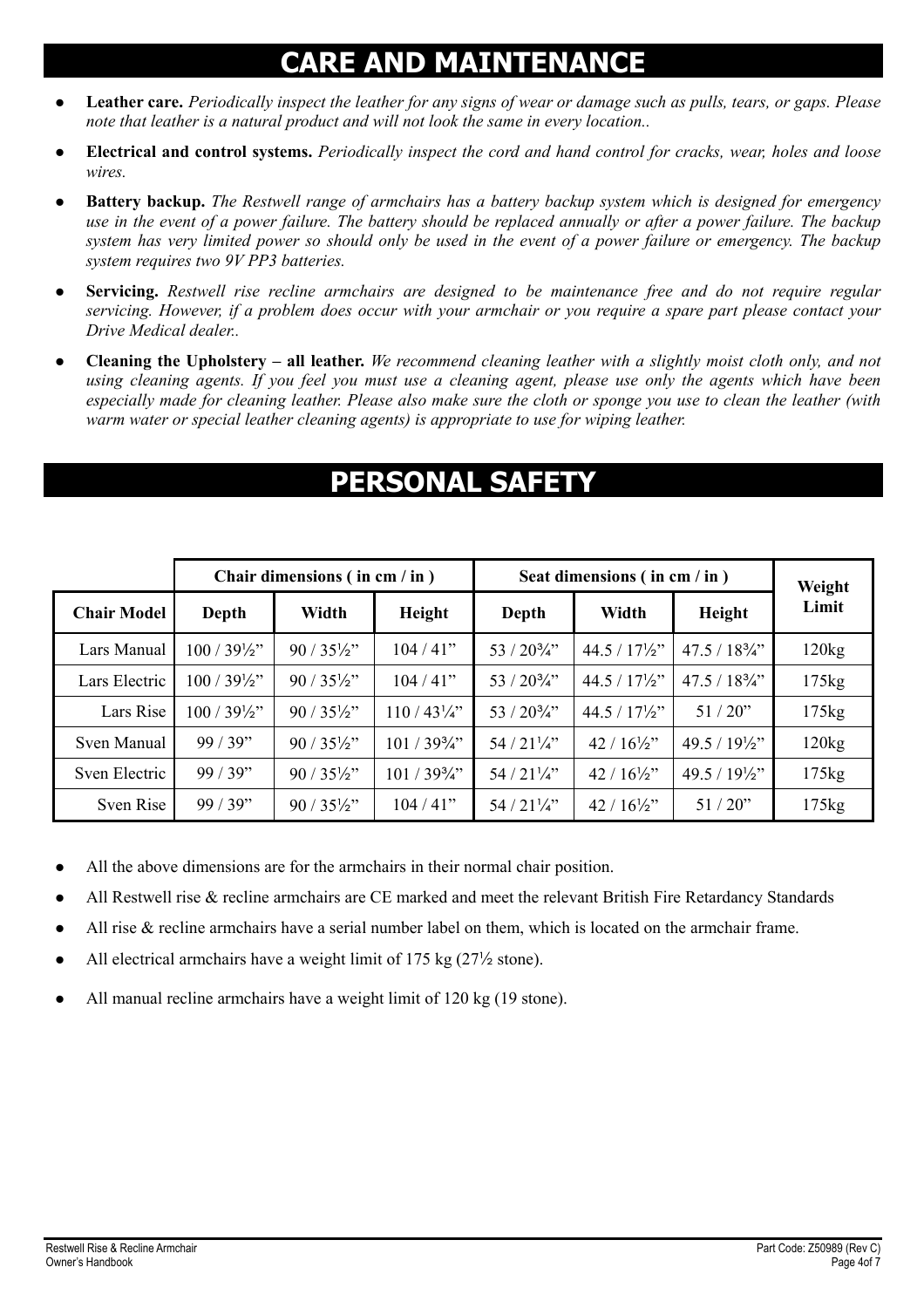#### **FAIR WEAR AND TEAR POLICY**

Your new armchair is covered by the warranty below. Please note however this Warranty does not include:

- z *Damage from misuse, and use over the specified weight limited.*
- *Material fading over time of through sunlight.*
- z *Damage from spills or leaks.*
- z *Cigarette and match burns.*
- z *Collision damage ( rubbing against wall, etc)*
- z *Accidental tear and damage.*
- *Damage arising from misuse (e.g. people sitting on an elevated footrest, etc)*
- **WARRANTY**

Your Restwell lift, rest and recline armchair comes with a comprehensive twelve-month warranty. For warranty issues and claims please contact your Drive Medical dealer.

#### Warranty Conditions:

- 1. Any work or replacement part installation must be carried out by an authorized Drive Medical dealer / service agent.
- 2. To apply the warranty should your armchair require attention please contact the designated service agent listed below.
- 3. Should any part of the armchair require repair of full or part replacement as a result of a manufacturing or material defect within twelve-month of receiving the armchair, parts will be supplied free of charge. Note: The guarantee is not transferable
- 4. Any repaired or replaced parts will be covered by this warranty for the balance of the warranty period on the armchair.
- 5. Parts replaced after the original warranty has expired will be covered by a three-month warranty.
- 6. Consumable items supplied will not generally be covered during the normal warranty period unless such items require repair or replacement clearly as a direct result of a manufacturing or material defect. Such items include (among others): upholstery, batteries
- 7. The above warranty conditions apply to brand new chairs. If you are unsure whether your chair is covered, check with the service agent. Products supplied by Drive Medical as ex-demonstration carry a six-month warranty.
- 8. Under normal circumstances, no responsibility will be accepted where the armchair has required repair as a direct result of:
	- a) The armchair part not having been maintained in accordance with the manufacturer's recommendations
	- b) Failure to use the manufacturer's specified parts
	- c) The armchair or part having been damaged due to neglect, accident or improper use
	- d) The armchair or part having been altered from the manufacturer's specifications or repairs having been attempted before the service agent is notified.

In the event of your armchair requiring attention, please contact your service agent / dealer and give all relevant details so they can act quickly. Please contact Drive Medical for advice if you do not know where the armchair was originally purchased from.

The manufacturer reserves the right to alter without notice any weights, measurements or other technical data shown is this manual. All figures, measurements and capacities shown in this manual are approximate and do not constitute specification.

# **DEALER STAMP**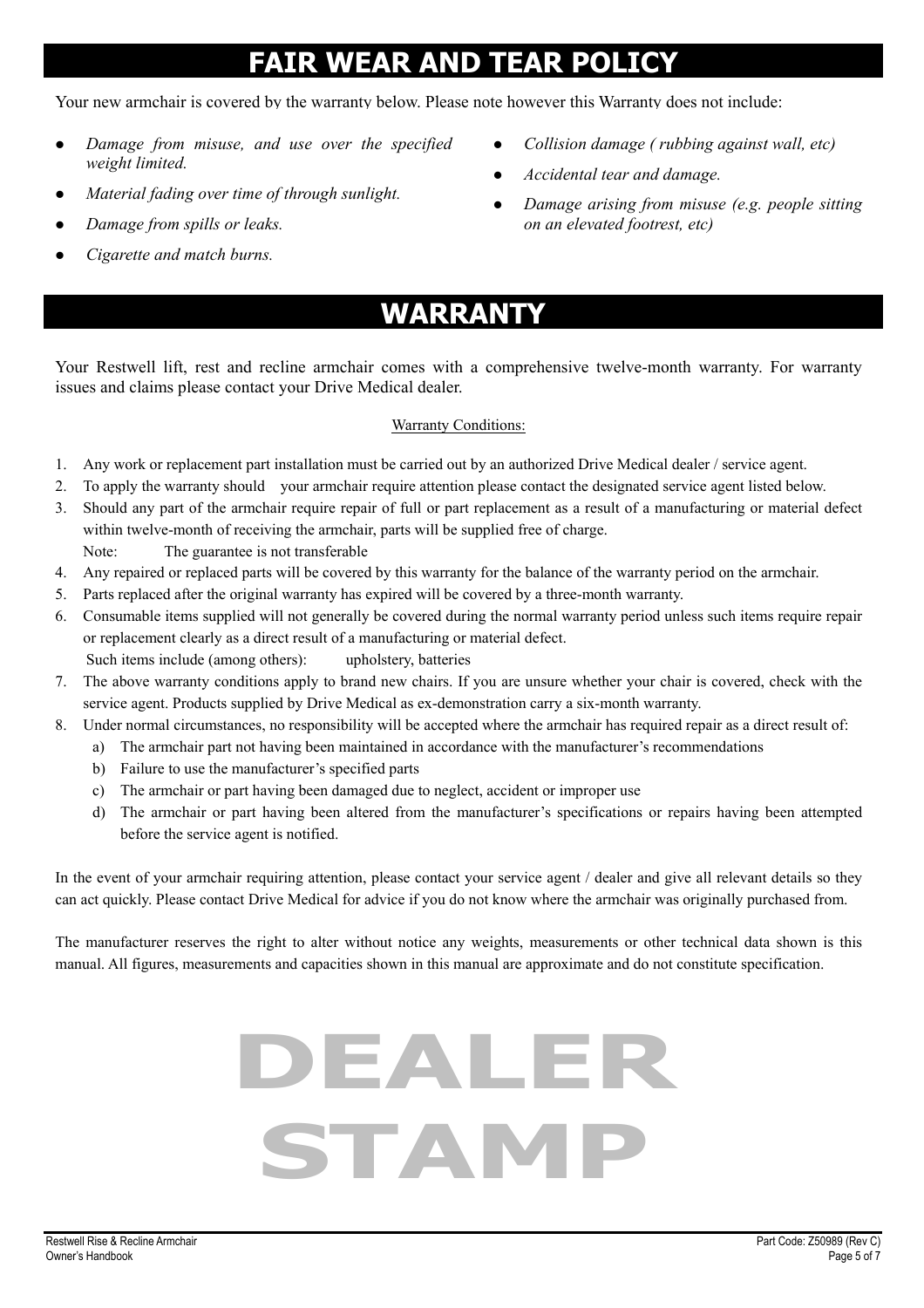#### **APPENDIX A: INSTRUCTION SHEET**

#### **BACK ASSEMBLY PROCEDURE**





**Firstly, operate the armchair so it is in the reclined position. Then position the back to line up with the bayonet slots.** 





**To insert the back into the fixed slots, then apply pressure downwards, pushing down on the back, ensuring both sides click to lock in position.** 







**Operate the armchair to its position. Please remember to fasten the panel to the Velcro below.** 



**\* Note: Before using, ensure both sides of the back are securely locked in position** 

#### **BACK REMOVAL PROCEDURE**

**Pull the spring strips from both sides out and up.** 







- **\* Note: To remove the back, pull the spring strips out and up simultaneously.**
- **\* Note: It takes 2 people to remove the back.**